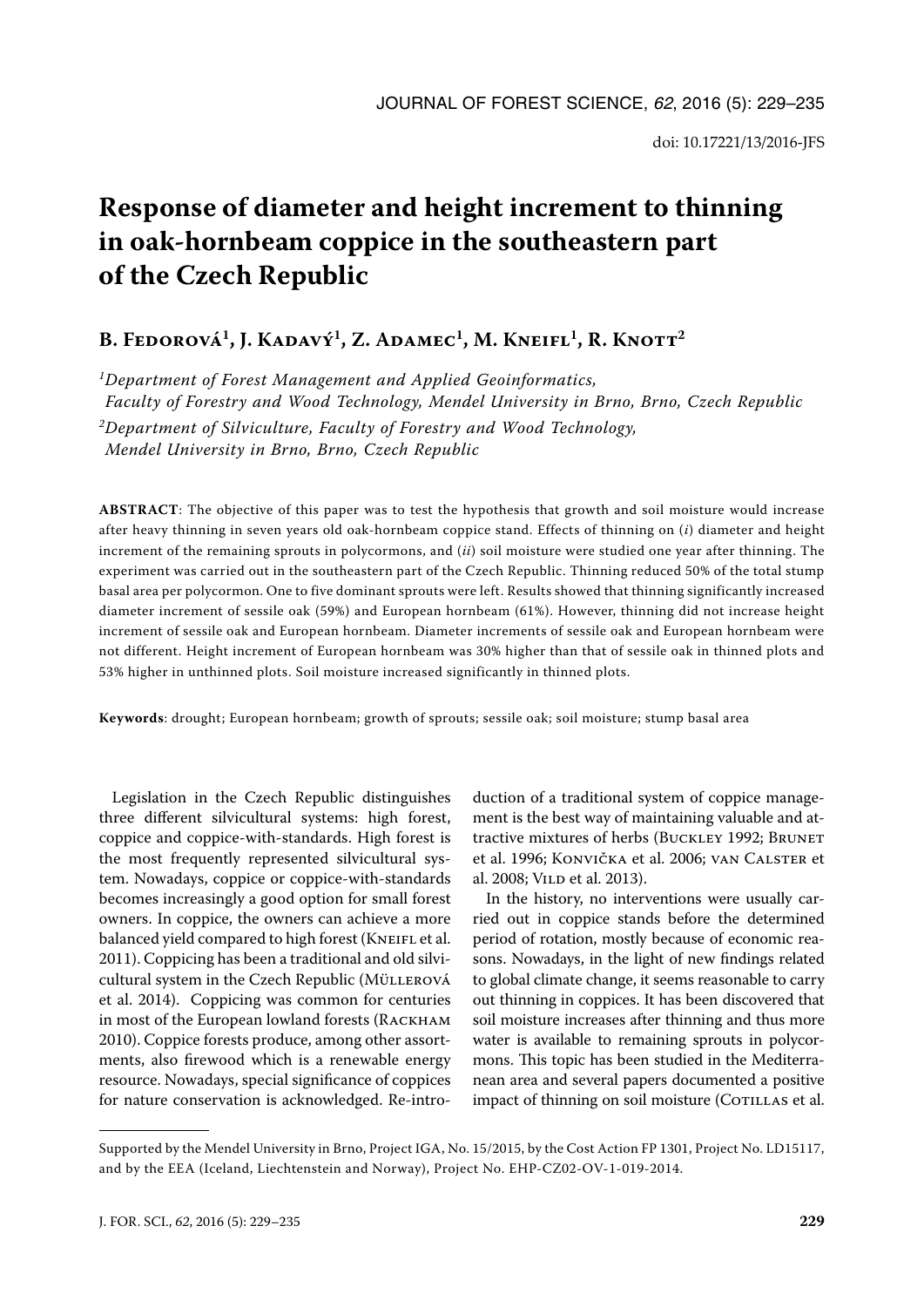2009; Rodríguez-Calcerrada et al. 2011). According to the forecasts (CHOAT et al. 2012; PRETEL 2012; IPCC 2014), drought will be a big issue in forestry.

Nowadays, coppices cover 0.7% (19,825 ha) and coppices-with-standards cover 1.9% (51,187 ha) of the total forest area of the Czech Republic. Oak and hornbeam – among the broadleaved tree species – cover 7.4% and 1.9% of the forest area of the Czech Republic, respectively (Forest Management Institute 2007). In the Mediterranean area, information about the impact of thinning on holm oak (*Quercus ilex* Linnaeus), Pyrenean oak (*Quercus pyrenaica* Willdenow), and *Quercus cerriodes* Wilk & Costa growth is available. However, information on typical, central European coppice tree species such as sessile oak (*Quercus petraea* (von Mattuschka) Liebl) and European hornbeam (*Carpinus betulus* Linnaeus) is only scarce (Šálek et al. 2014). Because of this fact, we established experimental plots in 2008, where high forest has been converted to coppice and coppicewith-standards. The plots were located in 30 and 40 years old quasi high forest (derived from coppice). The yield class of sessile oak was 24 and of European hornbeam it was 18 according to Forest Management Plan 2003–2012. The value of a yield class is the average height of the vegetation at the standard age (100 years in this country). The aim of the article is to find out whether there is a significant impact of thinning in coppice on (*i*) diameter and height increment of the remaining sprouts, and (*ii*) soil moisture.

## **MATERIAL AND METHODS**

**Study site**. Our research was carried out in the territory of the Training Forest Enterprise Masaryk Forest Křtiny, Bílovice forest district, in the southeastern

part of the Czech Republic (49°25'N latitude, 16°68'E longitude). The mean elevation in the study site is 328 m a.s.l., on a western slope with 5° inclination. The soil type is Cambisol on the granodiorite bedrock. The predominant forest type is nutrient-medium beech-oak stand with *Galium rotundifolium* Linnaeus (Viewegh et al. 2003). The annual mean temperature in the area is approximately 7.5°C, with annual rainfall of 550–650 mm. In the seven-year-old coppice stand, the main tree species which were studied were sessile oak and European hornbeam (associated species: European beech (*Fagus sylvatica* Linnaeus), silver birch (*Betula pendula* Roth), wild cherry (*Prunus avium* Linnaeus) and wild service tree (*Sorbus torminalis*/ Linnaeus/Crantz)).

**Experimental design and field measurements**. The research area has a rectangular shape  $(40 \times 125 \text{ m})$ . It was fenced prior to the experiment beginning and the surrounding area was classified as a protection zone. The research area is divided into eight rectangles. In the centre of each rectangle, a circular plot with a radius of 5 m was established, where quantitative and qualitative characteristics were measured. Between these circular plots is a 14 m wide buffer zone. The research plot was established in 2008 using the methodology according to KADAVÝ et al. (2011a). Basic overview of the circular plots is shown in Table 1.

At the beginning and at the end of the growing season 2015, diameters, heights and numbers of sprouts in polycormons were recorded.

Diameters of sprouts thicker than 1 cm were measured with a digital calliper in two directions perpendicular to each other 50 cm above the ground and then averaged. All polycormons were permanently numbered and the diameter measurement points were signed with a white horizontal line. The height of

Table 1. Basic characteristics of the research plots before thinning (standard deviation in parentheses)

|                | No. Thinning | Proportion in<br>species composition*<br>(%) |           | Hg<br>(m)     |          | Dg**<br>(cm) |          | Polycormons           | Sprouts | $G^{**}$<br>(m <sup>2</sup> ) |
|----------------|--------------|----------------------------------------------|-----------|---------------|----------|--------------|----------|-----------------------|---------|-------------------------------|
|                |              | SO                                           | <b>EH</b> | <sub>SO</sub> | EH       | SO           | EΗ       | $(pcs \cdot ha^{-1})$ |         |                               |
| 1              | no           | 89                                           | 11        | 3.4(0.7)      | 4.1(0.3) | 3.5(1.0)     | 3.3(0.8) | 5856                  | 14894   | 10.2                          |
| 2              | no           | 75                                           | 17        | 3.1(0.7)      | 3.6(0.7) | 2.9(1.0)     | 2.8(1.1) | 6747                  | 16 549  | 8.7                           |
| 3              | yes          | 79                                           | 16        | 2.7(0.6)      | 3.7(0.7) | 2.8(1.0)     | 3.2(0.5) | 5856                  | 13494   | 6.7                           |
| $\overline{4}$ | yes          | 75                                           | 17        | 2.8(0.7)      | 3.2(0.7) | 2.8(1.0)     | 2.2(0.7) | 7893                  | 15 658  | 6.8                           |
| $\overline{5}$ | no           | 10                                           | 89        | 4.7(0.7)      | 4.6(0.8) | 6.2(1.0)     | 3.9(1.0) | 2801                  | 10 693  | 8.8                           |
| 6              | no           | 12                                           | 88        | 4.0(0.6)      | 4.8(0.7) | 4.1(0.9)     | 3.8(0.6) | 2 2 9 1               | 14512   | 10.1                          |
| 7              | yes          | 11                                           | 87        | 4.3(0.5)      | 4.4(0.8) | 4.3(0.8)     | 3.6(1.1) | 3819                  | 13876   | 10.0                          |
| 8              | yes          | 49                                           | 50        | 4.1(0.6)      | 4.3(0.8) | 4.4(1.3)     | 3.4(0.7) | 3819                  | 16 167  | 11.9                          |

SO – sessile oak, EH – European hornbeam, Hg – mean height, Dg – quadratic mean diameter, G – basal area per ha, \*calculated from G, \*\*at 0.5 m a.g.l.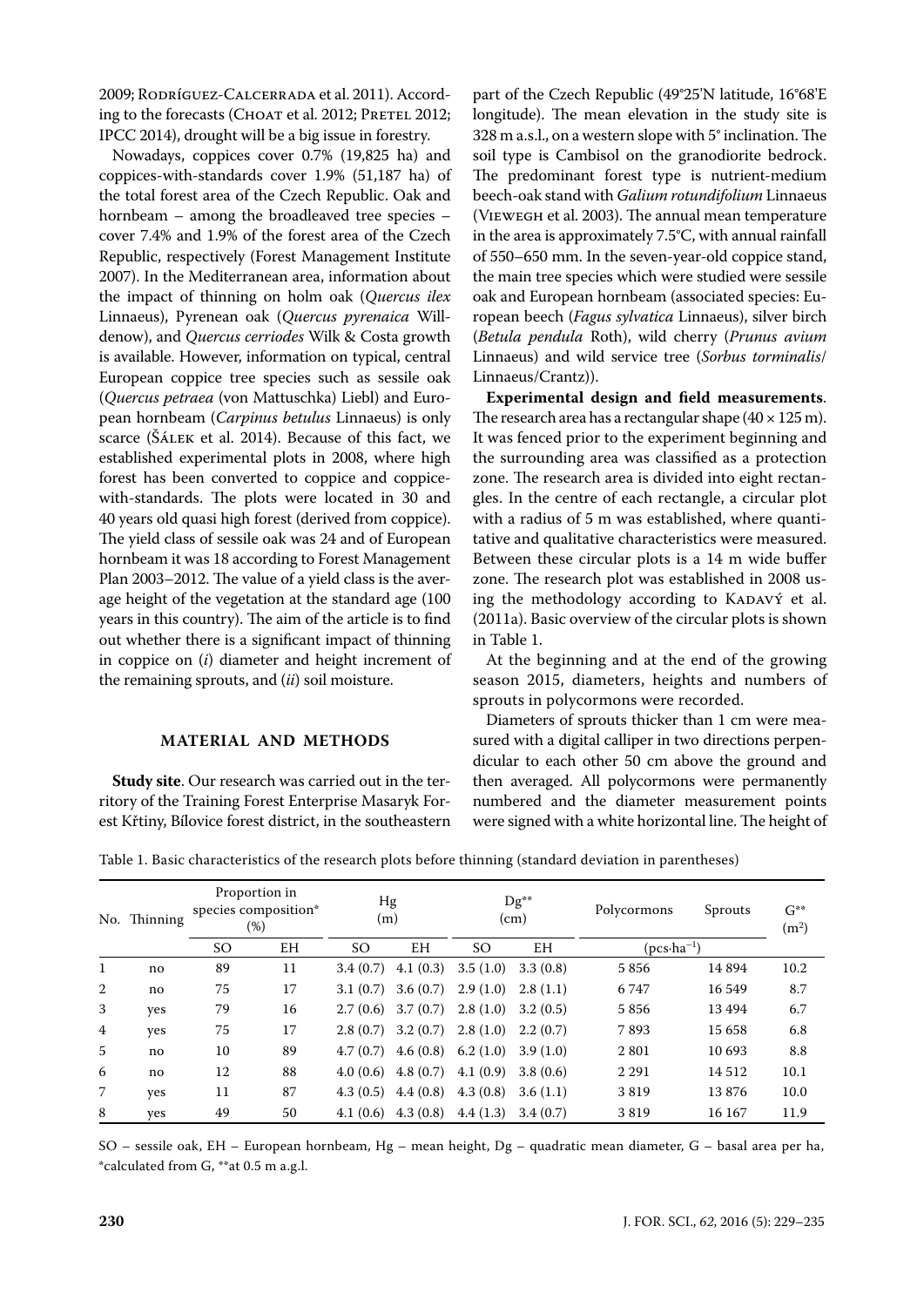

Fig. 1. Mean values of diameter increment (with 95% confidence intervals) of sessile oak and European hornbeam for thinned and unthinned plots

the longest sprout in each polycormon was measured with a telescopic rod.

Four of the eight rectangular subplots were thinned in the winter 2014/2015. Thinning was done with a hand saw at the ground level by a 50% basal area reduction in each polycormon. The reduction was carried out by leaving 1–3 dominant sprouts per stump for sessile oaks and 1–5 dominant sprouts per stump for European hornbeam polycormons. A standard climatic station (EMS Brno, Czech Republic) was set up in an open place on the experimental site in 2014. Air temperature and precipitation were measured and stored in a data logger in one-hour interval.

A soil pit was dug in May 2015, all soil horizons were classified and described. Important and practical information we derived from the soil pit was a depth of the rooting zone. It reached to 40 cm below the ground. This information was necessary to set the depths of soil moisture sensors.

Soil moisture was monitored from June to November 2015 using a PR2 Profile Probe (Delta-T Devices, Ltd., Cambridge, UK) and SM300 Soil Moisture Sensor with HH2 Moisture Meter - Readout Unit (Delta-T Devices, Ltd., Cambridge, UK). Twelve 40 cm long probes were permanently installed by soil augers into the soil on four circular plots where thinning was carried out, and the parts without interventions. Volumetric soil moisture content was measured every three weeks at 5 cm with SM300 Soil Moisture Sensor and at 10, 20, 30 and 40 cm with PR2 Profile Probe.

**Statistical analyses**. The response of diameter and height increments to different treatments in oak-hornbeam coppice was analysed by a twosample *t*-test. The same method was used to find out whether treatments affected the soil moisture. Comparison of diameter and height increments between sessile oak and European hornbeam was also carried out. This was tested for thinned and unthinned plots separately. All tests were done with the significance level  $\alpha = 0.05$ , thus the confidence of results was 95%. All analyses were done in STA-TISTICA (Version 12, 2013).

#### **RESULTS**

#### **Diameter and height increment**

Diameter increment was influenced by thinning. The mean values of diameter increment of sessile oak were  $6.56 \pm 0.98$  mm·year<sup>-1</sup> in thinned plots and  $4.13 \pm 0.50$  mm·year<sup>-1</sup> in unthinned plots. The mean values of diameter increment of European hornbeam were  $6.20 \pm 0.62$  mm·year<sup>-1</sup> in thinned plots and  $3.85 \pm 0.37$  mm·year<sup>-1</sup> in unthinned plots. The diameter increment of sessile oak was 59% higher in thinned plots and 61% for European hornbeam (Fig. 1). The differences between thinned and unthinned plots were statistically significant (Table 2). Diameter increment of sessile oak in thinned and/ or unthinned plots was similar to diameter increment of European hornbeam (Fig. 1). Diameter increment of sessile oak was only 6% higher than that of European hornbeam in thinned plots and 7% in unthinned plots. However, these differences were not statistically significant (Table 3).

Table 2. Effect of thinning on diameter and height increment and soil moisture

|                                                        | N   | df    | t-value | $P$ -value |
|--------------------------------------------------------|-----|-------|---------|------------|
| Diameter increment of sessile oak (T $\times$ U)       | 170 | 134.3 | 4.391   | < 0.000    |
| Diameter increment of European hornbeam $(T \times U)$ | 160 | 138.1 | 6.474   | < 0.000    |
| Height increment of sessile oak $(T \times U)$         | 170 | 150.6 | 0.645   | 0.519      |
| Height increment of European hornbeam (T $\times$ U)   | 160 | 155.3 | 1.276   | 0.207      |
| Soil moisture $(T \times U)$                           | 480 | 449.9 | 7.759   | < 0.000    |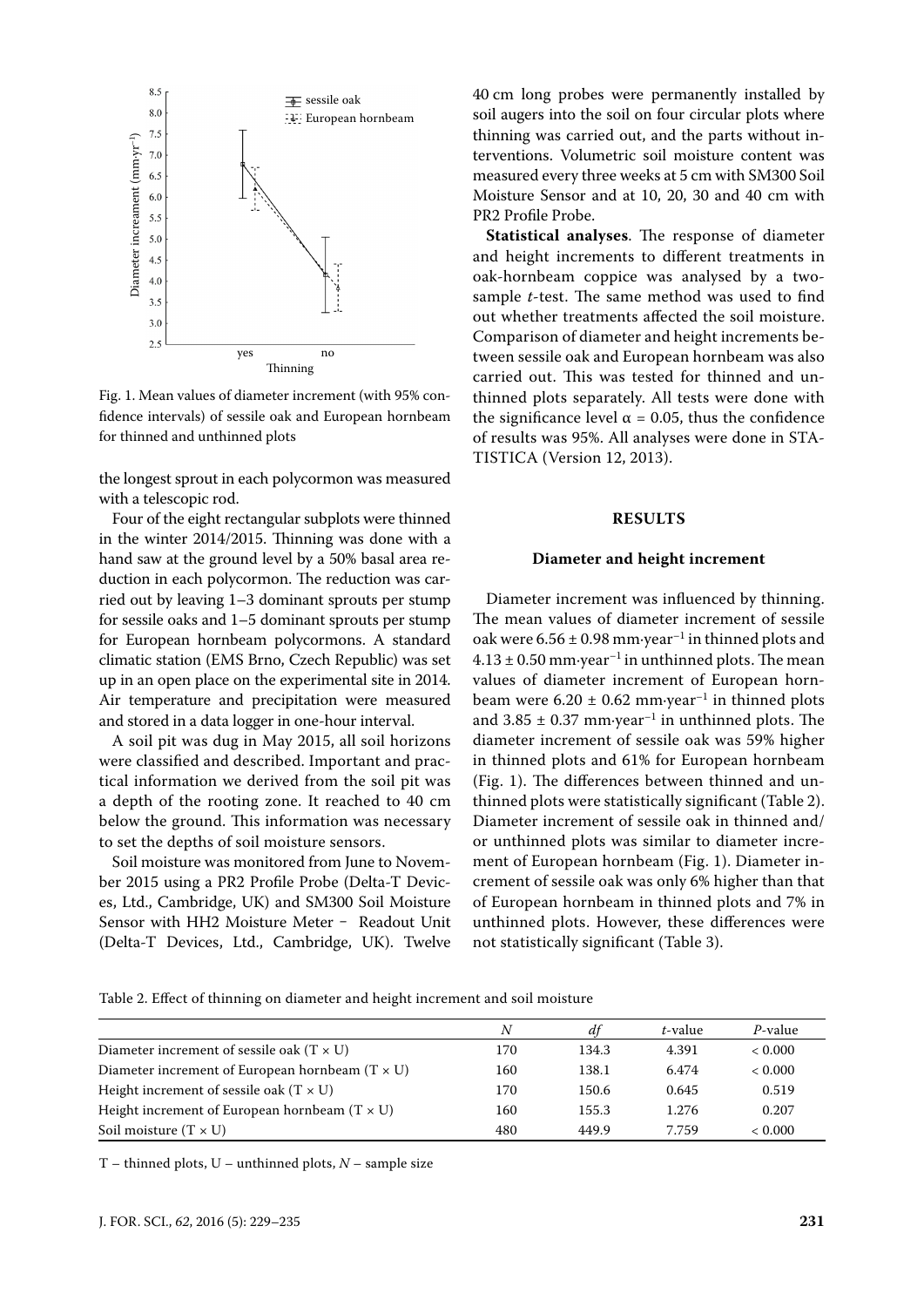

Fig. 2. Mean values of height increment (with 95% confidence interval) of sessile oak and European hornbeam for thinned and unthinned plots

Height increment was not influenced by thinning. The mean values of sessile oak height increment were  $55.92 \pm 8.91$  cm·year<sup>-1</sup> in thinned plots and  $52.31 \pm 5.93$  cm·year<sup>-1</sup> in unthinned plots. The mean values of European hornbeam height increment were 72.66  $\pm$  7.70 cm·year<sup>-1</sup> in thinned plots and 80.17  $\pm$  8.41 cm·year<sup>-1</sup> in unthinned plots. The height increment of sessile oak was only 7% higher in thinned plots and the height increment of European hornbeam was 10% higher in unthinned plots (Fig. 2). These differences between thinned and unthinned plots were not statistically significant (Table 2). Height increment of European hornbeam was significantly higher than height increment of sessile oak in thinned plots (30%) and unthinned plots (53%) (Table 3, Fig. 2).

## **Soil moisture**

Soil moisture was higher in thinned plots. A difference in soil moisture between thinned and unthinned plots was statistically significant (Table 2, Fig. 3). Mean values in Fig. 3 show a positive effect



Fig. 3. Mean values of soil moisture (with 95% confidence interval) for thinned and unthinned plots

of thinning on soil moisture in coppice stand. Soil moisture of thinned plots was 43% higher than that of unthinned plots.

#### **DISCUSSION**

In the past, coppice stands were only clear cut (Ciancio et al. 2006) and no thinning was performed normally (Evans 1992). Now the previously practised method shifted to thinning to improve the development of trees in coppices (MONTES et al. 2004). The reasons for thinning are economic, ecophysiological, and ecological.

Coppice forestry has higher production of firewood in short terms (Proe et al. 1999; KADAVÝ et al. 2011b). Nowadays, an increasing demand and price of renewable energy resources is noted.

Diameter increment is strongly influenced by climatic characteristics such as precipitation and air temperature (Orwig, Abrams 1997). Thinning reduces density of coppice stands and tree competition. It also increases available soil water, soil nutrients, available light and space for the remaining sprouts (MONTES et

Table 3. Comparison of diameter and height increment between species

| Increment | $SO \times EH$ | N   | a <sup>r</sup> | t-value | P-value |
|-----------|----------------|-----|----------------|---------|---------|
| Diameter  | thinned        | 181 | 154.2          | 0.616   | 0.538   |
|           | unthinned      | 149 | 138.1          | 0.909   | 0.364   |
| Height    | thinned        | 181 | 176.6          | 2.672   | 0.008   |
|           | unthinned      | 149 | 129.3          | 5.391   | < 0.000 |

SO – sessile oak, EH – European hornbeam, *N* – sample size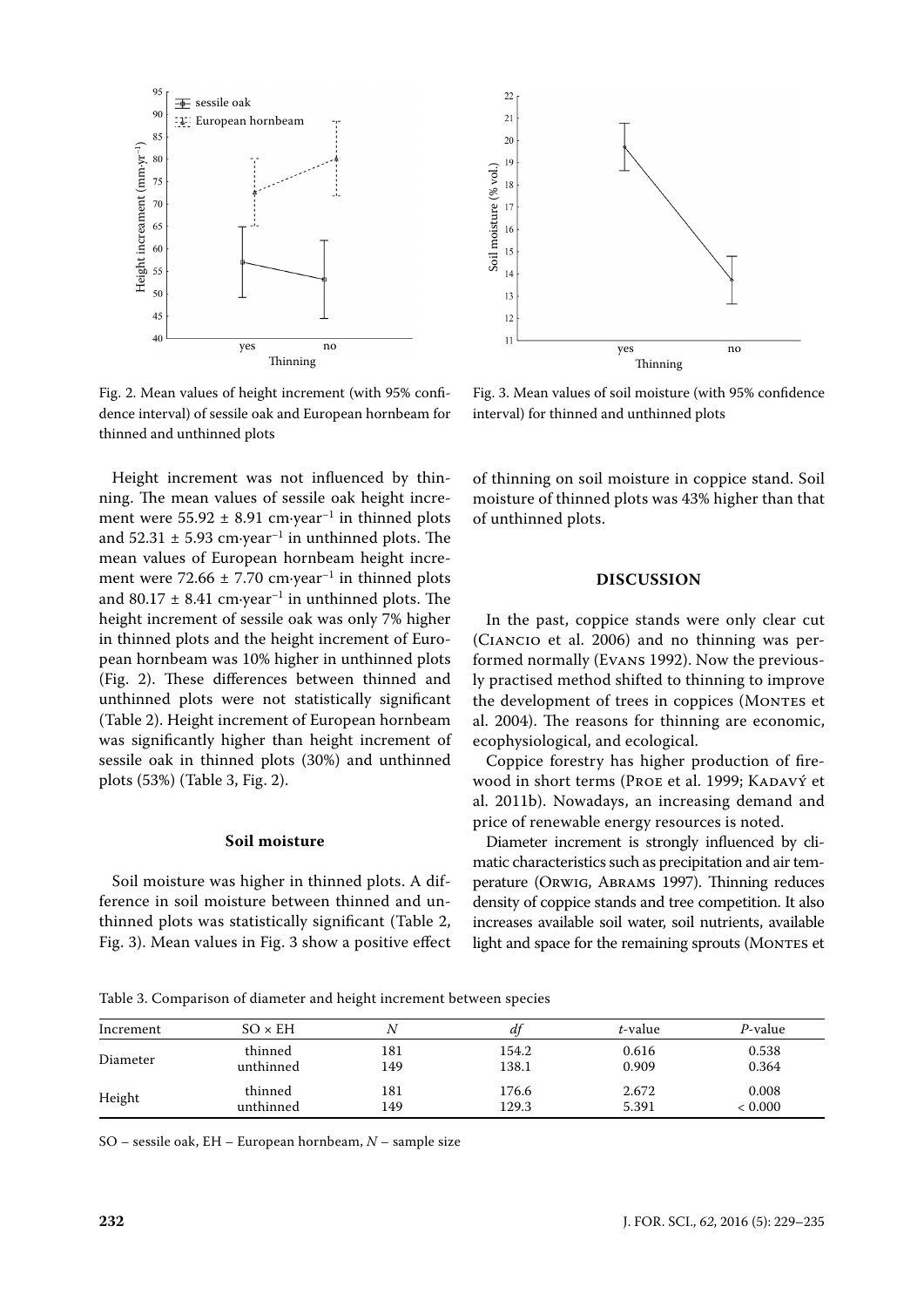al. 2004). In general, if such treatment should increase the soil water level, thinning must be intense. Otherwise, a slight increase in soil moisture will be consumed very quickly without any measurable effect on the trees (Anderson et al. 1976; Aussenac, Granier 1988; Aussenac 2000). It was confirmed in the Mediterranean region that the soil moisture is higher in thinned than in unthinned plots (COTILLAS et al. 2009). In our experiment, the soil moisture increased by 15% in the first year after thinning. The soil moisture in thinned plots was by 43% higher than that of unthinned plots. Recently, changes in air temperatures and distribution of precipitation have been observed. This trend will continue in the future, thus warmer and drier years can be expected (IPCC 2014). Coppicing can be a suitable management approach to altered climate conditions because the well-established root system is not as susceptible to drought as that of young seed-origin trees (PALLARDY 2008). The large root system supplies a considerable amount of assimilates, nutrients and water to newly created sprouts in their initial stages of development. This explains the rapid initial growth of sprouts in comparison with seedlings (CASTELL et al. 1994; Crombie 1997; Miller, Kauffman 1998). Coppice could be therefore more resistant to drought than trees of seed origin (LLORET et al. 2004).

The effect of thinning on coppice diameter and height increment was studied in our experiment. Generally, silvicultural treatments affect diameter increment much more than height increment. Height growth is relatively independent of the crowding degree except for an extremely narrow spacing (OLIVER, Larson 1996). The mean diameter of a tree in the coppice (holm oak) reflects the influence of both the quality of the stand and thinning intervention (Gracia, Renata 1996). Thinning has a positive effect on diameter increment. This information was confirmed for Pyrenean oak in coppice stands in Spanish central mountains after heavy (50% of the basal area removed) and moderate (35%) thinning in comparison with unthinned plots, while light thinning (25% of the basal area removed) had only a low impact on diameter increment in comparison with unthinned plots (Cañellas et al. 2004). We could confirm a positive effect of thinning on diameter increment (it was 59% higher for sessile oak and 61% higher for European hornbeam in thinned plots as compared to unthinned plots). A light thinning opens the canopy only slightly (Ducrey, Toth 1992; Cañellas et al. 2004). Heavy and moderate thinning increased the mean diameter increment by 157% for 30 years old coppice compared to unthinned plots during the first four years after thinning (CAÑELLAS et al. 2004). The same results were obtained by DUCREY and TOTH (1992) and MAYOR and RODÁ (1993) in holm oak coppice stands. Thinning significantly increased the mean diameter increment of holm oak sprouts by 83% over that of unthinned plots during 6–9 years after thinning (Mayor, Ropà 1993). Diameter increment of holm oak sprouts after very heavy thinning (70% and more of the basal area removed) increased 70% for 8 years old coppice and 85% for 25 years old coppice as compared to unthinned plots. According to the information mentioned above the increase in diameter increment was higher for older coppices (DUCREY, TOTH 1992).

It has been documented that height growth can slow down after a very strong release especially in trees with weak epinastic control (e.g. oak) (Hamilton, Christie 1974). Results of Cañellas et al. (2004) did not show any differences between treatments in height increment of Pyrenean oak. Our results are similar – we did not find any statistically significant differences in sessile oak and European hornbeam height increments between thinned and unthinned plots. Various reactions of height growth in comparison with the diameter increment were also detected in European beech coppice (Ciancio et al. 2006). The impact of thinning on the height increment of holm oak changes with the coppice age. Thinning in young coppice (4–8 years old) had low or no positive effect on height increment, but this statement is not valid for older coppice stands (15-25 years old) (DUCREY, ТОТН 1992).

# **CONCLUSIONS**

The aim of this paper was to determine the response of diameter and height increment to thinning in seven years old oak-hornbeam coppice in the southeastern part of the Czech Republic. The effect of thinning on soil moisture was also studied. The obtained results suggest that thinning increases diameter increment of the remaining sprouts of sessile oak and European hornbeam and it also increases soil moisture in the first year after thinning. However, thinning does not increase height increment. Diameter increments of both species were similar. Height increment of European hornbeam was higher than that of sessile oak.

#### **Acknowledgement**

We are grateful to M. KULHÁNEK for his help during field work, A. Kučera for his help with the soil pit establishment, J. DEUTSCHER and P. KUPEC for helping us install probes and providing the soil moisture sensors.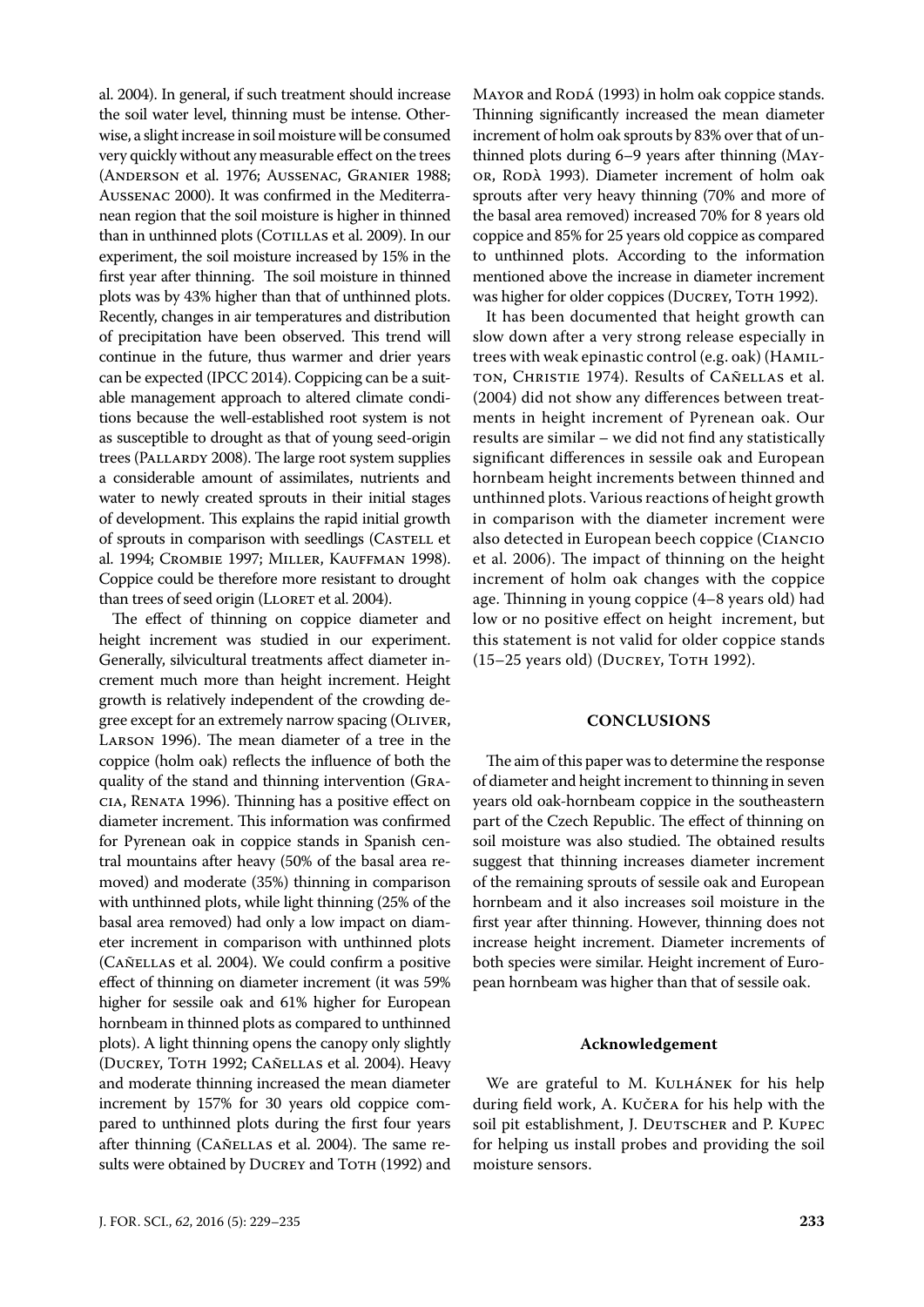#### **References**

- Anderson H.W., Hoover M.D., Reinhart K.G. (1976): Forests and Water: Effects of Forest Management on Floods, Sedimentation, and Water Supply. Berkeley, Pacific Southwest Forest and Range Experiment Station: 115.
- Aussenac G. (2000): Interactions between forest stands and microclimate: Ecophysiological aspects and consequences for silviculture. Annals of Forest Science, 57: 287–301.
- Aussenac G., Granier A. (1988): Effects of thinning on water stress and growth in Douglas-fir. Canadian Journal of Forest Research, 18: 100–105.
- Brunet J., Falkengren-Grerup U., Tyler G. (1996): Herb layer vegetation of south Swedish beech and oak forests-effects of management and soil acidity during one decade. Forest Ecology and Management, 88: 259–272.
- Buckley G.P. (1992): Ecology and Management of Coppice Woodlands. London, Chapman-Hall: 336.
- Cañellas I., Del Río M., Roig S., Montero G. (2004): Growth response to thinning in *Quercus pyrenaica* Willd. coppice stands in Spanish central mountain. Annals of Forest Science, 61: 243–250.
- Castell C., Terradas J., Tenhunen J.D. (1994): Water relations, gas exchange, and growth of resprouts and mature plant shoots of *Arbutus unedo* L. and *Quercus ilex* L. Oecologia, 98: 201–211.
- Choat B., Jansen S., Brodribb T.J., Cochard H., Delzon S., Bhaskar R., Bucci S.J., Feild T.S., Gleason S.M., Hacke U.G., Jacobsen A.L., Lens F., Maherali H., Martínez-Vilalta J., Mayr S., Mencuccini M., Mitchell P.J., Nardini A., Pittermann J., Pratt R.B., Sperry J.S., Westoby M., Wright I.J., Zanne A.E. (2012): Global convergence in the vulnerability of forests to drought. Nature, 491: 752–755.
- Ciancio O., Corona P., Lamonaca A., Portoghesi L., Travaglini D. (2006): Conversion of clearcut beech coppices into high forests with continuous cover: A case study in central Italy. Forest Ecology and Management, 224: 235–240.
- Cotillas M., Sabaté S., Gracia C., Espelta J.M. (2009): Growth response of mixed mediterranean oak coppices to rainfall reduction. Could selective thinning have any influence on it? Forest Ecology and Management, 258: 1677–1683.
- Crombie D.S. (1997): Water relations of jarrah (*Eucalyptus marginata*) regeneration from the seedling to the mature tree and of stump coppice. Forest Ecology and Management, 97: 293–303.
- Ducrey M., Toth J. (1992): Effect of cleaning and thinning on height growth and girth increment in holm oak coppices (*Quercus ilex* L.). Vegetatio, 99–100: 365–376.
- Evans J. (1992): Coppice forestry an overview. In: Buckley G.P. (ed.): Ecology and Management of Coppice Woodlands. Dordrecht, Springer-Verlag: 18–27.
- Forest Management Institute (2007): National Forest Inventory in the Czech Republic 2001–2004. Brandýs nad Labem, ČTK REPRO, a.s.: 224.

Gracia M., Retana J. (1996): Effect of site quality and thinning management on the structure of holm oak forests in northeast Spain. Annales des Sciences Forestières, 53: 571–584.

- Hamilton G.J., Christie J.M. (1974): Influence of Spacing on Crop Characteristics and Yield. London, H.M. Stationery Office: 91.
- IPCC (2014): Climate change, impacts, adaptation and vulnerability. Available at http://www.ipcc.ch/report/ar5/wg2/ (accessed Jan 12, 2016).
- Kadavý J., Kneifl M., Knott R. (2011a): Biodiversity and Target Management of Endangered and Protected Species in Coppices and Coppices with Standards Included in System of Natura 2000: Methodology of Establishment of Experimental Research Plots in the Conversion to Coppice and Coppice-with-Standards and their Description. Brno, Mendel University in Brno: 58.
- Kadavý J., Kneifl M., Servus M., Knott R., Hurt V., Flora M. (2011b): Nízký a střední les jako plnohodnotná alternativa hospodaření malých a středních vlastníků lesa (obecná východiska). Kostelec nad Černými lesy, Lesnická práce, s.r.o.: 296.
- Kneifl M., Kadavý J., Knott R. (2011): Gross value yield potential of coppice, high forest and model conversion of high forest to coppice on best sites. Journal of Forest Science, 57: 536–546.
- Konvička M., Čížek L., Beneš J. (2006): Ohrožený hmyz nížinných lesů: ochrana a management. Olomouc, Sagittaria: 80.
- Lloret F., Peñuelas J., Ogaya R. (2004): Establishment of co-existing Mediterranean tree species under a varying soil moisture regime. Journal of Vegetation Science, 15: 237–244.
- Mayor X., Rodà F. (1993): Growth response of holm oak (*Quercus ilex* L.) to commercial thinning in the Montseny mountains (NE Spain). Annales des Sciences Forestières, 50: 247–256.
- Miller P.M., Kauffman J.B. (1998): Seedling and sprout response to slash-and-burn agriculture in a tropical deciduous forest. Biotropica, 30: 538–546.
- Montes F., Cañellas I., del Río M., Calama R., Montero G. (2004): The effects of thinning on the structural diversity of coppice forests. Annals of Forest Science, 61: 771–779.
- Müllerová J., Szabó P., Hédl R. (2014): The rise and fall of traditional forest management in southern Moravia: A history of the past 700 years. Forest Ecology and Management, 331: 104–115.
- Oliver C.D., Larson B.C. (1996): Forest Stand Dynamics. New York, John Wiley & Sons: 544.
- Orwig D.A., Abrams M.D. (1997): Variation in radial growth responses to drought among species, site, and canopy strata. Trees, 11: 474.
- Pallardy S.G. (2008): Physiology of Woody Plants. San Diego, Academic Press: 464.